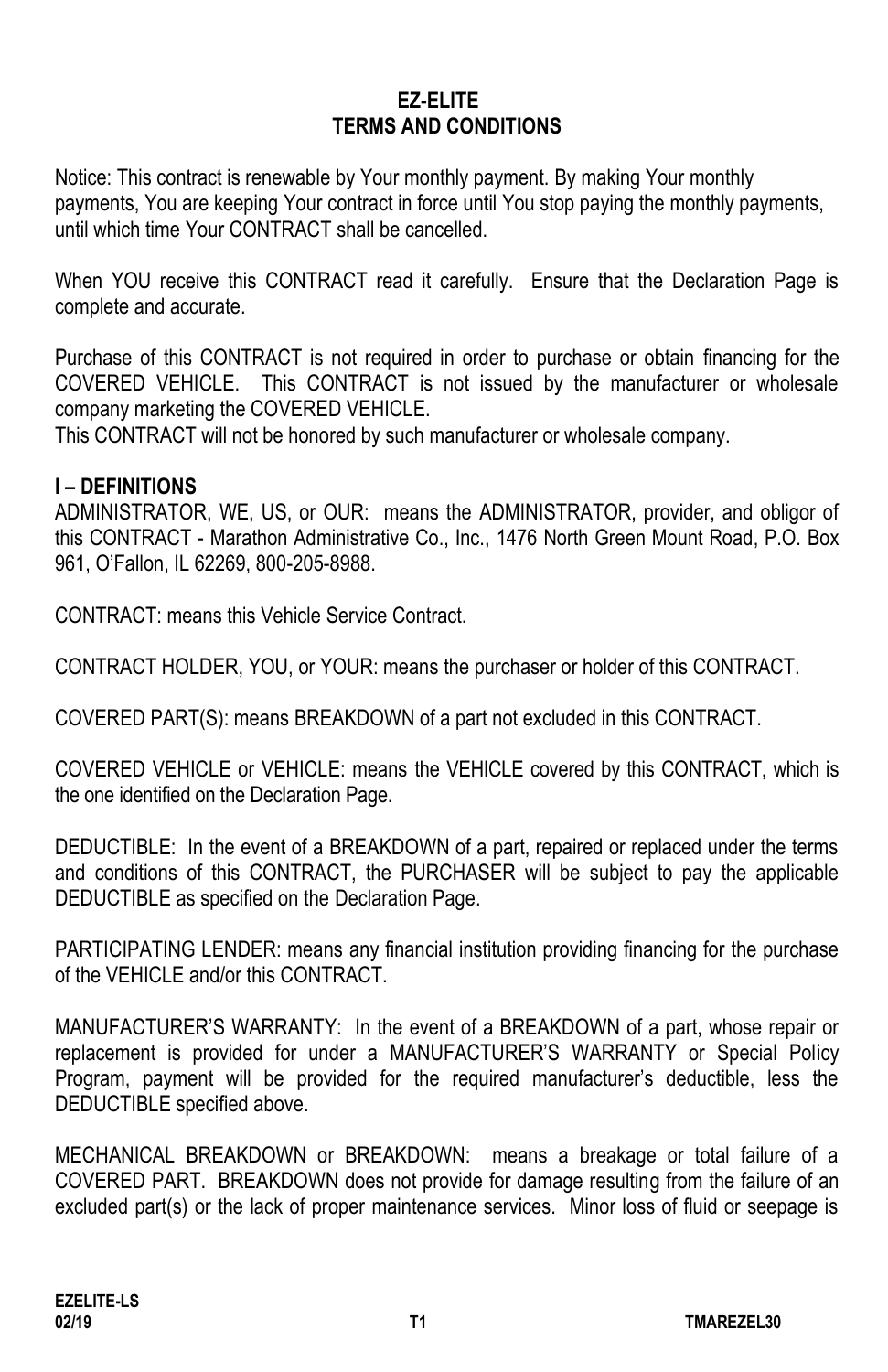considered normal and is not considered a MECHANICAL BREAKDOWN. A BREAKDOWN does not include gradual reduction in operating performance due to normal wear and tear.

TERMS: Coverage under this CONTRACT begins on the CONTRACT Sale Date listed on YOUR Declaration Page and will expire when this CONTRACT is terminated.

WAITING PERIOD: means no claims or Roadside Assistance will be paid on any claims or failures that occur within the number of days and miles specified on the Declaration Page from the odometer reading and CONTRACT Sale Date specified on the Declaration Page. The WAITING PERIOD also applies to CONTRACTS with a lapse in coverage due to non-payment. Notice: This contract is renewable by your monthly payment. By making your monthly payments, you are keeping your contract in force until you stop paying the monthly payments, until which time your contract shall be cancelled.

# **II – INSURANCE COMPANY STATEMENT**

The performance and obligations of the provider for covered repairs under this CONTRACT are insured separately by a Reimbursement Insurance Policy issued by Lyndon Southern Insurance Company 10151 Deerwood Park Blvd., Bldg. 100, Ste. 500, Jacksonville, FL 32256, Tel: (800) 888-2738. If the Claims ADMINISTRATOR fails to pay a claim under this CONTRACT within 60 (sixty) days of proof of loss by YOU, the service CONTRACT HOLDER, YOU may make a direct claim against Lyndon Southern Insurance Company, Insurance Company of the South, or Atlantic Specialty Insurance Company. To do so, please call the following toll-free number for instructions: (800) 888-2738 or by writing to the aforementioned address.

When YOU receive this CONTRACT read it carefully. Ensure that the Declaration Page is complete and accurate.

Purchase of this CONTRACT is not required in order to purchase or obtain financing for the COVERED VEHICLE. This CONTRACT is not issued by the manufacturer or wholesale company marketing the COVERED VEHICLE. This CONTRACT will not be honored by such manufacturer or wholesale company.

# **III – CONTRACT HOLDER OBLIGATIONS**

• Vehicles with under 150,000 miles must change engine oil and oil filter at the manufacturer's recommended interval. Vehicles with over 150,000 miles must ensure that the engine oil and engine oil filter be changed every four (4) months or four thousand (4,000) miles, whichever occurs first (within a window of 1 month or 1,500 miles). Transmission service including fluid, flushes, and filter change must be performed every 12 months or 12,000 miles, on vehicles (6) six years or older. Transmissions in vehicles that are less than six (6) years old should service in accordance with the manufacturer requirements. Non-serviceable transmissions are excluded from this requirement. Proper documented and verifiable receipts for oil and engine oil filter changes will be required in the event of a claim and must have verifiable vehicle information such as year, make, model, mileage, date of service, parts and labor charges, vehicle ID # and the customer's signature. Repairer information including, name, address, phone number.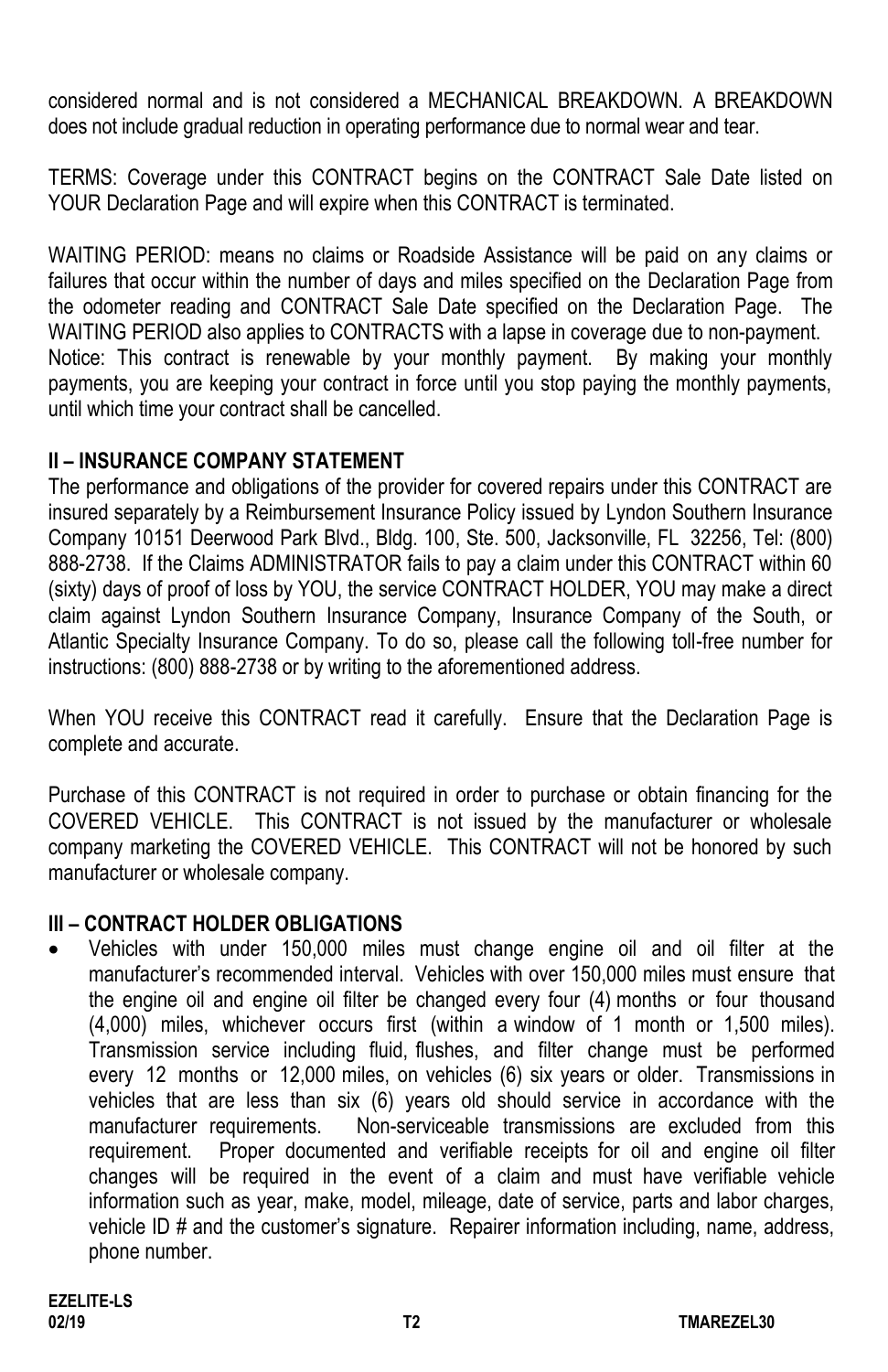- In order for this CONTRACT to remain in force, the CONTRACT HOLDER is required to follow the vehicle manufacturer's required maintenance schedule. Some vehicle manufacturers require that the Timing Belt be changed a specific interval. CONTRACT HOLDER must follow the vehicle manufacturer's maintenance guidelines to avoid denial of a claim because of improper maintenance. The CONTRACT HOLDER must keep and make available verifiable, signed service/purchase receipts that show that this maintenance has been performed within the time and mileage limit requirements.
- The CONTRACT HOLDER and the Repair Facility are required to obtain an authorization number prior to beginning any repairs that would be covered by this CONTRACT.
- The CONTRACT HOLDER is responsible for paying a DEDUCTIBLE for each visit to the Repair Facility. The DEDUCTIBLE is specified on the Declaration Page.
- The CONTRACT HOLDER is responsible for authorizing and paying for any tear down or diagnosis time needed to determine if the COVERED VEHICLE has a covered BREAKDOWN. If it is subsequently determined that the repair is needed due to a covered BREAKDOWN, the ADMINISTRATOR will pay for such tear down or diagnosis. If the failure is not a covered BREAKDOWN, the CONTRACT HOLDER is responsible for payment of such tear down or diagnosis.

### **IV – ADMINISTRATOR OBLIGATIONS**

If a covered BREAKDOWN of the VEHICLE occurs during the term of this CONTRACT, the ADMINISTRATOR will: pay the CONTRACT HOLDER or the Repair Facility for repair or replacement, as ADMINISTRATOR deems appropriate of the COVERED PART(S) which caused the BREAKDOWN, if the CONTRACT HOLDER has met his/her obligations as described in this CONTRACT. Replacement parts can be of like kind and quality. They may include the use of new or remanufactured parts as determined by ADMINISTRATOR.

# **V – LIMIT OF LIABILITY**

In case of a BREAKDOWN, OUR liability is limited to repairing or replacing defective parts with like, kind, and quality including the replacement of all lost fluids, including the product. The limit of liability per covered vehicle is \$3,000.00 per occurrence to the engine, \$2,000.00 per occurrence to the transmission, \$1500.00 per occurrence to the transfer case.

# **VI– BENEFITS**

#### *1-888-754-0371* **ROADSIDE ASSISTANCE** *1-888-754-0371*

EMERGENCY ROADSIDE ASSISTANCE: Provides emergency road services for non-accident related incidents, where failure is due to a defect in material or workmanship.

Benefit Limits: For the TERM OF YOUR AGREEMENT, the listed sign and drive (meaning YOU incur no expense up to program limit) benefits are available 24 hours a day / 365 days a year. The following *non-accident related* services are available for covered Breakdowns up to a maximum benefit of \$100.00 per incident:

*Jump Starts* | *Flat Tire Changes* (using YOUR inflated spare) | *Vehicle Fluid Delivery* (cost of VEHICLE fluids extra) | *Lockout Assistance* (key cutting/replacement extra) | **Concierge Services** (courtesy help and emergency [hone call support to relatives, police, etc.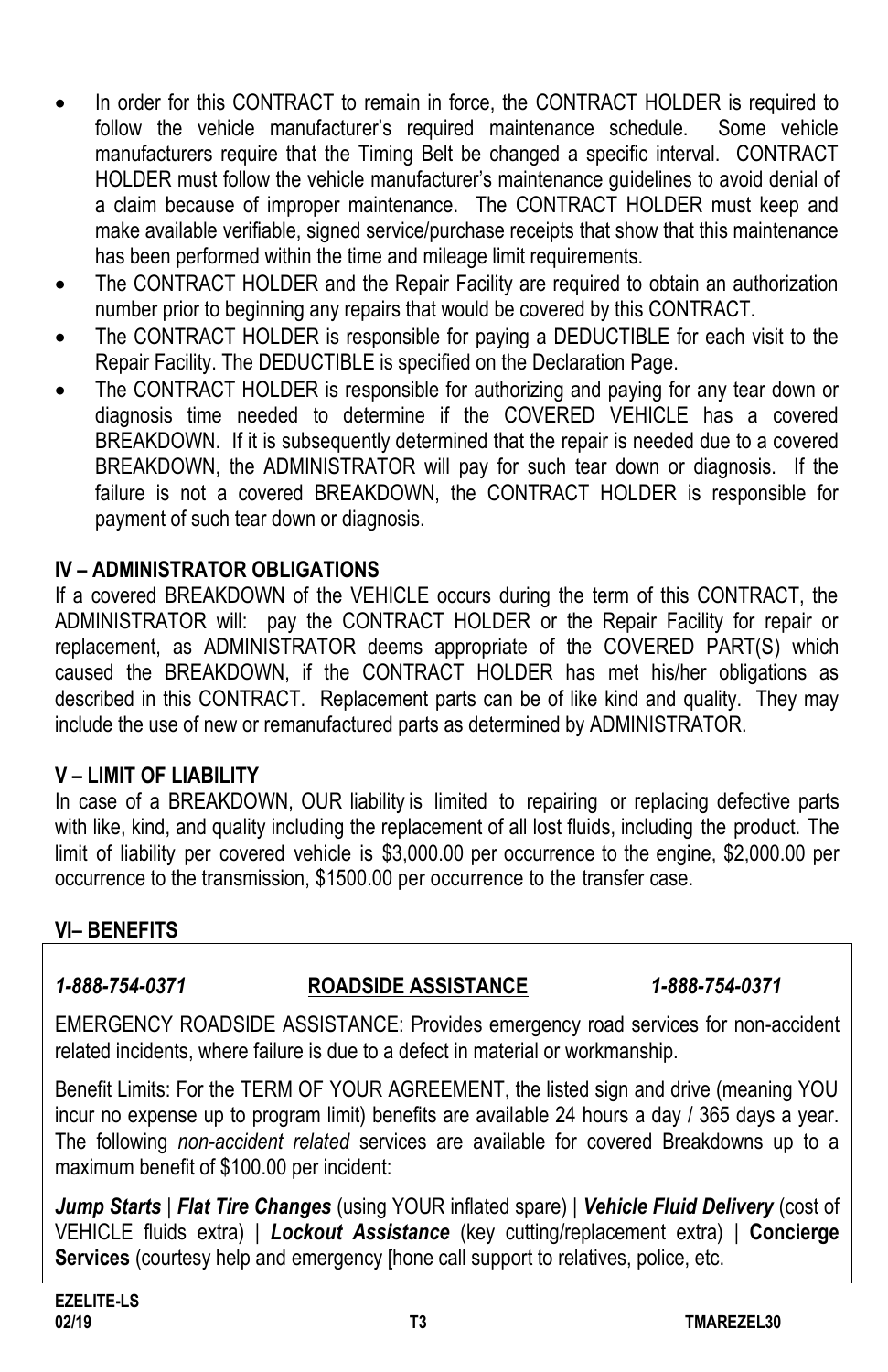**Towing** benefits up to a maximum of \$100.00 per occurrence, as it relates to a covered mechanical breakdown of the covered vehicle paid claim covered under this CONTRACT

Services not available in areas where state providers are exclusively utilized.

\*\* Benefits are limited to "cash call with reimbursement" service only for the first forty five (45) days of coverage. \*\*

**SUBSTITUTE TRANSPORTATION***:* Should YOUR COVERED VEHICLE become inoperable due to the BREAKDOWN of a part (not excluded), upon authorization, payment will be provided to reimburse YOU for actual expenses incurred when renting a vehicle from a licensed car rental agency. Benefits will be allowed only for reasonable time necessary to complete the repair with a maximum benefit of five (5) calendar days. Maximum daily rental allowance is thirty dollars (\$30.00) per day, not to exceed one hundred fifty dollars (\$150.00) per visit. If due to part availability, and the repair cannot be completed in five (5) calendar days, an additional five (5) days may be allowed at thirty dollars (\$30.00) per day with a maximum additional benefit of one hundred fifty dollars (\$150.00), **PROVIDED ADDITIONAL AUTHORIZATION IS OBTAINED FROM THE ADMINISTRATOR**.

**LODGING REIMBURSEMENT***:* Reimburse the CONTRACT HOLDER for hotel and restaurant expenses up to \$50 per day for a maximum of three (3) days in the event of a BREAKDOWN covered by the CONTRACT, which occurs more than one hundred (100) miles from YOUR home and results in a Repair Facility keeping the COVERED VEHICLE overnight. The maximum benefit per occurrence is \$150. To receive hotel and restaurant reimbursement, the CONTRACT HOLDER must supply ADMINISTRATOR with his/her receipts from the providers of such services.

**EXTENDED TOWING BENEFIT:** In the event that YOUR towing benefit (included in the Roadside Assistance plan or provided by YOUR vehicle manufacturer) does not cover the full amount of the tow for an authorized repair, Administrator will reimburse You up to one hundred dollars (\$100.00) per occurrence for charges in excess of any other disbursements from other towing coverage plans. No Deductible will apply to this coverage.

# **VII. COVERAGES – WHAT THIS CONTRACT COVERS**

- **1. Engine:** Cylinder Block, Cylinder Head(s) and all internal lubricated parts contained within the engine including, Pistons, Piston Rings, Connecting Rod Bearings, Crankshaft, Crankshaft Main Bearings, Camshaft, Camshaft Bearings, Cam Followers, Timing Chain, Timing Gears, Guides, Tensioners, Rocker Arms, Rocker Shafts, Rocker Bushings, Cylinder Head Valves, Valve Guides, Valve Lifters, Valve Springs, Valve Retainers, Push Rods, Timing Chain Cover, Intake and Exhaust Manifolds, Valve Covers, Engine Mounts, Wrist Pins, Connecting Rods, Distributor Drive Gear, Dip Stick Tube, Balance Shaft, Balance Shaft Bearing, Balance Shaft Bushing, Valve Locks and Oil Pump Pickup.
- **2. Transmission/Automatic or Standard:** The internal components of the automatic transmission or manual transmission, drive chain, drive chain gears, carrier bearings,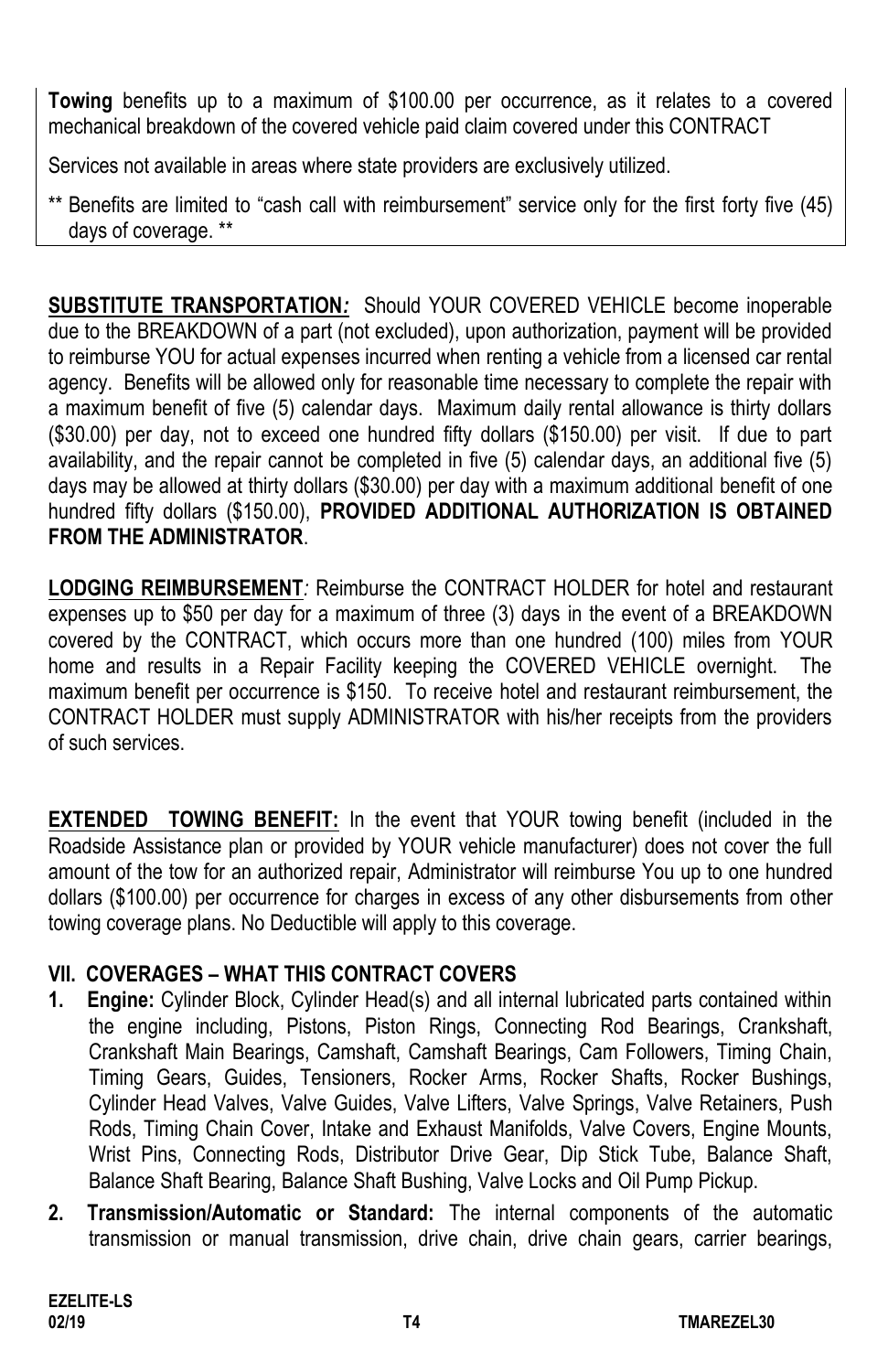internal transaxle seal. The manual transmission case and automatic transmission case and torque converter are covered, if damaged by the failure of internally lubricated parts. Transmission Mounts, Oil Pan, Flywheel/Flex Plate, Vacuum Modulator.

- **3. Transfer Case:** Transfer Case, Drive Chain, Drive Chain Gears, Planetary Gears, Shift Rail Forks, Bearing, Bushing, Oil Pump, Output Shaft, Main Shaft Washers and all other internal lubricated parts.
- **4. Differential Assembly (Front and Rear):** Differential Housing, Axle Shaft, Ring and Pinion, Bearing, Bushing, Washers, Differential Cover and all other internal parts contained with the differential assembly.
- **5. CV-Joints:** CV boots must not be torn at the time of failure. Lubricated joint failure only. Universal Joint (U Joint) is not included.
- **6. Water Pump:** Impeller shaft, bearings, bushings and housings.
- **7. Oil Pump:** Oil Pump Housing, Harmonic Balancer, Oil Pan.
- **8. Fuel System:** fuel delivery pump, fuel injection pump and metal fuel delivery lines. Diesel fuel delivery pumps and diesel injection pumps are not covered.
- **9. Timing Belt:** If you have followed manufacturer's recommended maintenance intervals for replacement of timing belt and/or belt tensioner.
- **10. Electrical:** Alternator, Voltage Regulator, Front and Rear Window Wiper Motors, Starter Motor, Ignition Switch, Head Lamp Switch, Turn Signal Switch, Rear Defogger Switch, Power Window Motors, Power Door Lock Actuators/Switches, Air Conditioning Blower **Switch**
- **11. Turbocharger/Supercharger:** Turbocharger/Supercharger Housing, Turbo Boost Valve, Turbo Waste Gate Actuator, Supercharger Drive Belt, Bearing, Bushing and all other internal parts, (factory installed only).
- **12. Air Conditioner:** Condenser, Evaporator, Expansion valve and blower motor, Compressor, Compressor Clutch and Pulley, Idler Pulley, Coverage is also provided for the accumulator/receiver dryer and orifice tube if replaced as part of an otherwise covered repair.
- **13. Seals and Gaskets:** Seals and Gaskets are covered only in conjunction with the repair or replacement of the covered parts listed in items 1-14 above. Leaking Seals and Gaskets as "stand alone" repairs are NOT covered by the CONTRACT.

**COMMERCIAL COVERAGE**– A COMMERCIAL USE VEHICLE IS DEFINED AS A VEHICLE UP TO 1 TON REGISTERED TO A BUSINESS AND/OR BUSINESS PURPOSES. VEHICLES THAT ARE USED IN EXCESS OF MANUFACTURERS G.V.W. OR FOR EXCESSIVE HAULING AND PULLING ARE EXCLUDED FROM COVERAGE. TOW TRUCKS, VEHICLES WITH SNOWPLOWS, POLICE VEHICLES, AND TAXIS ARE SPECIFICALLY EXCLUDED FROM COVERAGE HEREUNDER.

# **VIII. EXCLUSIONS – WHAT THIS CONTRACT DOES NOT COVER**

**1. ANY LOSS/EXPENSE OCCURRING OUT OF THE REPAIR AND/OR REPLACEMENT OF A PART NOT AUTHORIZED BY THE ADMINISTRATOR.**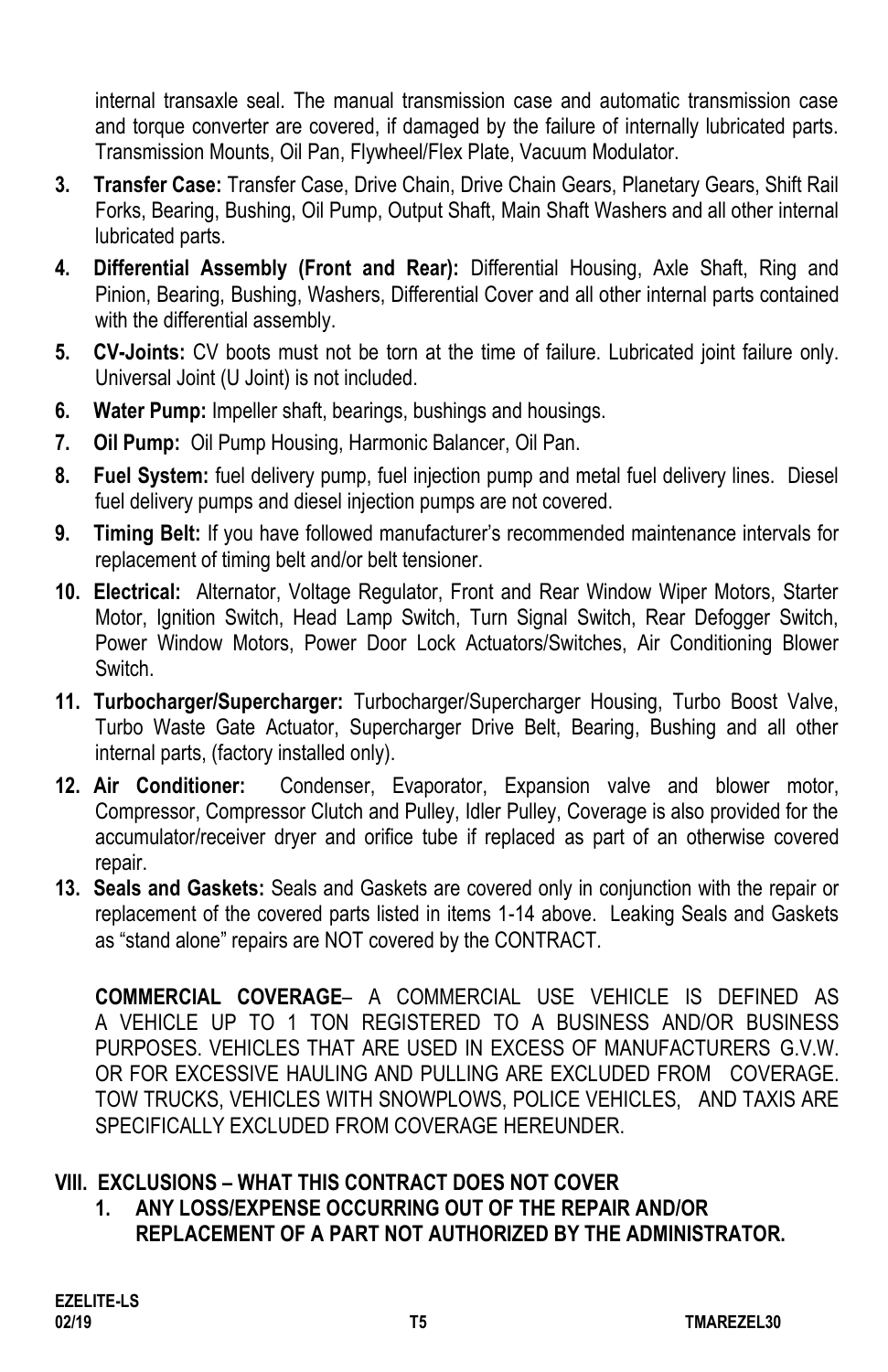- **2. Repair or replacement of a covered component/part to correct conditions that may reasonably be assumed to have existed at the inception date of the coverage provided by this CONTRACT (Pre-existing conditions).**
- **3. A BREAKDOWN occurring to a VEHICLE operated outside the United States of America or Canada.**
- **4. Cost or other damages caused by continued VEHICLE operation after the failure of a COVERED PART or the failure to replace a worn part that has not failed.**
- **5. Any cost covered by a repairer's suppliers guarantee, or any cost which would normally be covered by a MANUFACTURER'S WARRANTY.**
- **6. Any part not covered by, or excluded by the original vehicle MANUFACTURER'S WARRANTY.**
- **7. A breakdown caused by an improper previous repair or misdiagnosis by a repair facility.**
- **8. The cost of diagnostic inspection, disassembly and/or reassembly, if the inspection determines that the failure was not a BREAKDOWN under the terms and conditions of this CONTRACT.**
- **9. For any BREAKDOWN caused by freezing, inadequate coolant, lubricants or fluids, or any BREAKDOWN to a part resulting from contamination of fluids, rust, corrosion, foreign material, sludge or carbon deposits and coolant intermix. This includes a BREAKDOWN caused by a failure to replace seals or gaskets in a timely manner.**
- **10. A BREAKDOWN of a part resulting from the PURCHASER'S refusal to previously perform reasonable repairs and/or maintenance services recommended by the repair facility or ADMINISTRATOR.**
- **11. Excessive cost to repair or replace a part. Reasonable cost being: Manufacturer's suggested retail price on parts and labor hours determined by a flat rate labor manual AllData multiplied by the customary national labor charge for the repair/replacement of a protected part.**
- **12. A gradual reduction in operating performance due to normal wear and tear, such as but, not limited too guides, valves, rings, and transmission clutch pack discs and bands. Wear and tear is defined as damage to a component that has not failed but does not meet the manufacturer's tolerances and/or specifications.**
- **13. Repair of any parts used, added or replaced during a covered repair which are not necessary to the completion of the covered repair or were not damaged by the failure of a COVERED PART (Such replacement is considered betterment and is not covered by this CONTRACT).**
- **14. Loss caused by a failure to properly operate or care for the VEHICLE (before or after a BREAKDOWN occurs) including: negligence, misuse, abuse, using the VEHICLE for competitive driving, racing or off road trails, or pulling a trailer exceeding the manufacturer's rated capacity of the VEHICLE.**
- **15. Consequential damage of a covered component by a non-covered component.**
- **16. Failure of a non-covered component caused by a covered component.**
- **17. If there are modifications and/or alterations to the VEHICLE not recommended by the manufacturer, including, but not limited to, all frame or suspension**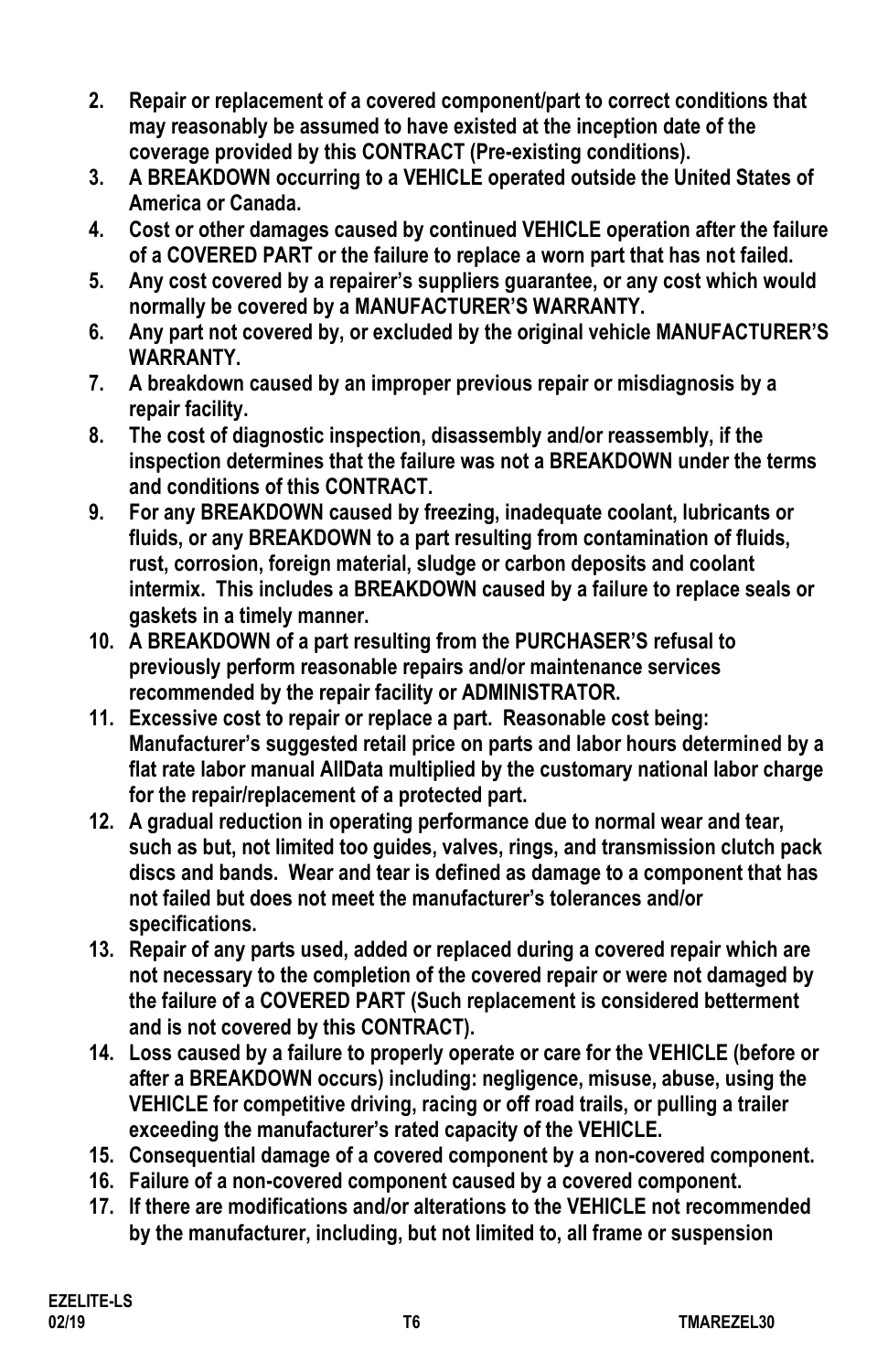**modifications, lift kits, lowering kits, emissions and/or engine modifications (improved air filters are not considered a modification) done before or after the effective date of this CONTRACT, the VEHICLE does not qualify for coverage. Any failure to a COVERED PART due to improper tire/wheel size.**

- **18. Vehicles that have been modified by or with the CONTRACT HOLDER'S knowledge, in a manner that increases the likelihood of a BREAKDOWN.**
- **19. Loss or expense to the VEHICLE, when the odometer is inoperative or stopped, improper recorded calculation, tampered with or altered.**
- **20. Repair or replacement of any parts not supplied by the factory and/or does not meet factory specifications.**
- **21. A BREAKDOWN caused by overheating, (regardless the cause of overheating), rust or corrosion.**
- **22. Collision or upset, breakage of glass, missile, falling objects, fire, electrical fire, meltdown theft, larceny, explosion, freezing, earthquake, windstorm, hail, water, flood, malicious mischief, vandalism, riot or civil commotion, lightning, nuclear contamination, smoke, bodily injury or property damage arising or allegedly arising from a defect of a part. This also includes any hazard insurable under standard physical damage insurance policies whether or not such insurance is in force with respect to the VEHICLE.**
- **23. Ineligible vehicles: Any vehicle used for rental, shuttle, taxi, limousine service, delivery or hauling services, police, fire or emergency services or other public service vehicle, security services, oil field vehicles, cable or line installation/removal vehicles. Any vehicle equipped with dump bed, towing equipment, snow plow, cherry pickers, lifting or hoisting equipment (excluding handicap lifts), step van, high-cube van or box bodies or motor homes. Any grey market vehicles, salvaged or branded title vehicle or vehicles where the MANUFACTURER'S WARRANTY has been voided or rescinded. Any vehicles with true mileage unknown at contract inception date.**
- **24. Loss of use, loss of time, lost profits or savings, inconvenience, commercial loss, or other incidental or consequential damages that results from a BREAKDOWN.**
- **25. A BREAKDOWN caused by lack of manufacturer's specified maintenance.**
- **26. Any costs or other benefit for which the manufacturer has announced its responsibility through any means including public recalls or factory service bulletins.**
- **27. Maintenance services and parts, including: engine tune-up, suspension alignment, wheel balancing, filters, lubricants, engine coolant, drive belts, radiator hose, heater hose, by-pass hose, wiper blades, air conditioning recharge, fluids, spark/glow plugs and wires, manual clutch disc lining, pressure plate, throwout bearings, brake pads, drums, rotors and linings, distributor cap, wiper arms, pcv valve and pcv hose/line.**
- **28. Alignment of bumper and body parts, service adjustments/cleaning. Fasteners such as: nuts, bolts, screws. Door handles, door hinges, cup holders, consoles, knobs, televisions, telephones, air shocks and air springs.**
- **29. Fuses and fuseable links**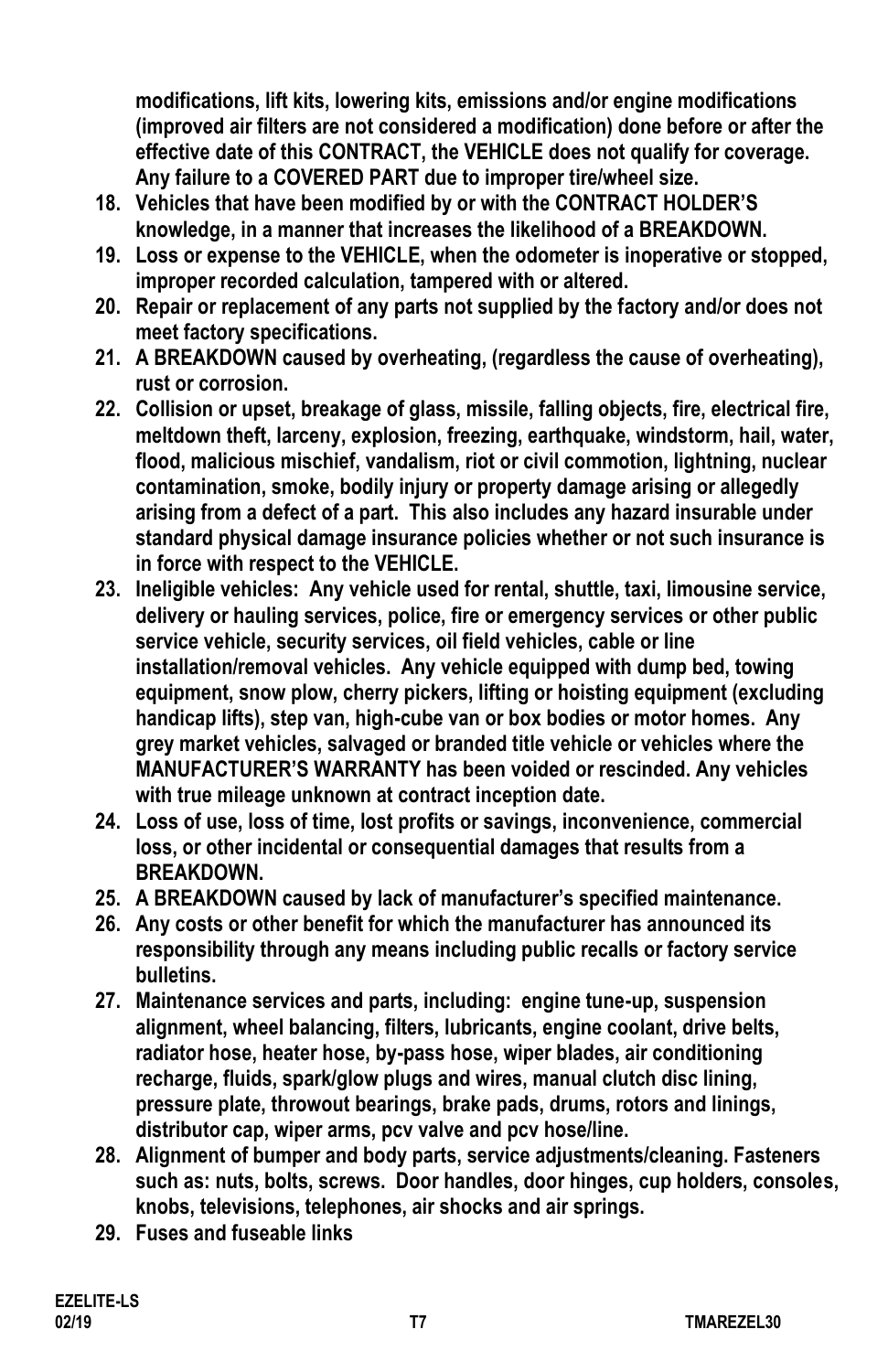- **30. Glass, lenses, sealed beams and light bulbs. Headlamp assembly, tail light assembly and fog lamp assembly.**
- **31. Tires, wheels and studs, wheel covers, battery and cables, shock absorbers.**
- **32. After market parts and accessories not produced by the VEHICLE'S manufacturer.**
- **33. Bumpers, impact absorbers, sheet metal, body panels, frame and sub-frame, welds, carpet, trim, upholstery, convertible or vinyl tops, moldings and bright metal, air and water leaks, wind noise, weather strips, squeaks and rattles, paint, rust, airbag systems, safety restraint systems, dashpad and sunvisors.**
- **34. Carburetor, throttle body assembly (except injectors), loss caused by contaminated fuel system, exhaust system (except exhaust manifold). Fuel injectors covered for electrical failure only.**
- **35. Any liability, cost or damages the CONTRACT HOLDER may incur to the benefit of any other third parties other than ADMINISTRATOR – approved repair or replacement of COVERED PARTS which caused a BREAKDOWN.**

# **IX. WHAT TO DO IF YOU HAVE A BREAKDOWN**

- 1. Use all reasonable means to protect the COVERED VEHICLE from further damage. This may require YOU to stop the COVERED VEHICLE, turn off the engine, and have the COVERED VEHICLE towed.
- 2. Present this CONTRACT to the Repair Facility, call ADMINISTRATOR, toll free at **1-800- 205-8988**. ADMINISTRATOR can be reached through the mail at P.O. Box 961, O'Fallon, IL 62269.
- 3. Prior to proceeding with repairs, ensure the Repair Facility calls ADMINISTRATOR with an estimate of repairs and receives an authorization number from ADMINISTRATOR.
- 4. ADMINISTRATOR reserves the right to inspect any BREAKDOWN prior to authorization.
- 5. In-home service is not provided under this CONTRACT. Any payment of the costs of transporting the COVERED VEHICLE for service is provided under this CONTRACT exclusively pursuant to the terms and conditions of this CONTRACT.
- 6. The CONTRACT HOLDER is responsible for paying a DEDUCTIBLE for each visit to the Repair Facility, as specified on the Declaration Page.

# **X. HOW TO SUBMIT A CLAIM**

- 1. Contact or have a representative of the repair facility contact ADMINISTRATOR'S Claim Department BEFORE any work is performed by calling (800) 205-8988.
- 2. Upon diagnosis and determination of covered items, subject to the terms and conditions of this CONTRACT, ADMINISTRATOR will issue an authorization number. The authorization number MUST appear on all repair bills. Failure to obtain authorization PRIOR TO REPAIRS will result in non-payment of claim. Fraudulent or misuse of this CONTRACT will result in non-payment of claim and cancellation of this CONTRACT. ADMINISTRATOR RESERVES THE RIGHT TO INSPECT ALL VEHICLES PRIOR TO OR AFTER REPAIRS ARE PERFORMED.
- 3. For emergency repairs, should a BREAKDOWN occur after the ADMINISTRATOR'S normal business hours or on a national holiday, the pre-authorization requirement is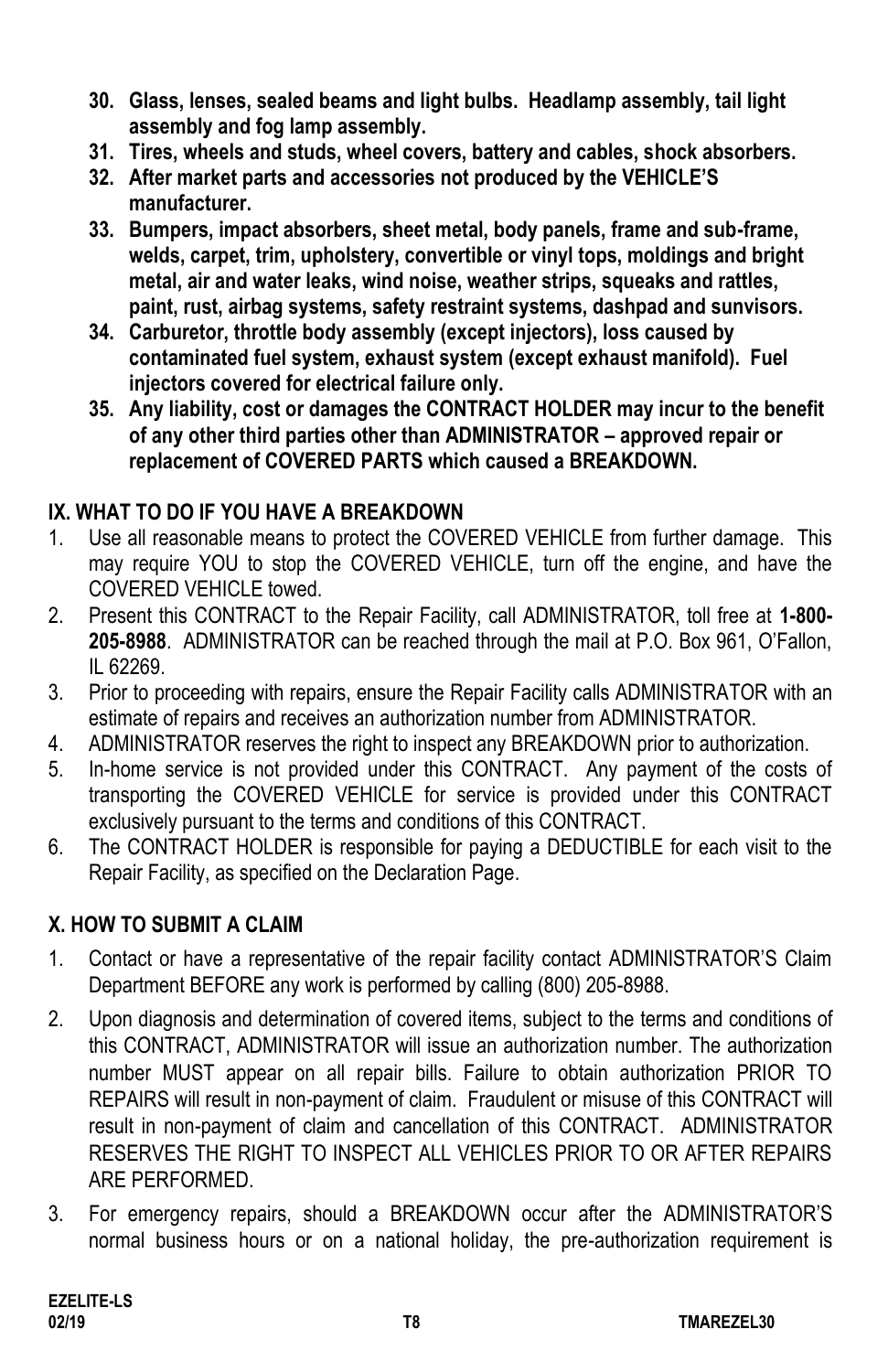amended. The ADMINISTRATOR must still be contacted when reasonably possible following the BREAKDOWN. Such unauthorized repair claims will be subject to adjustment in cases of excessive parts or labor charges. The labor cost to be determined by a flat rate labor manual Alldata multiplied by the customary labor charge for the repair/replacement of a protected part. The labor rate allowed shall not exceed the national average labor rate.

4. Upon the filing of a claim under this CONTRACT, ADMINISTRATOR will verify the validity of the CONTRACT (proper owner, proper vehicle, CONTRACT still in force), verify the BREAKDOWN with the Repair Facility, verify coverage, and authorize repair of COVERED PARTS (provide Repair Facility with authorization code and confirm cost of repair). Payment is provided through direct billing, credit card, or CONTRACT HOLDER reimbursement.

# **5. PAYMENT OR REIMBURSEMENT OF CLAIMS PAYMENT OPTION:**

When the damage and repair falls within the scope of this CONTRACT, and authorization to proceed with the repair is obtained from the ADMINISTRATOR and the repair work is completed, ADMINISTRATOR will then reimburse YOU or the repair facility for the approved cost of the work performed on YOUR VEHICLE that is covered by this CONTRACT less the Deductible (if any) and state sales tax where applicable. The ADMINISTRATOR will arrange for such payment by check or nationally recognized credit card (usually Visa ® or MasterCard ®.)

**REIMBURSEMENT OPTION**: YOU or the repair facility may claim reimbursement from the ADMINISTRATOR, by submitting the paid invoice to the address below. Claims must be submitted within 180 days from the ADMINISTRATOR authorization date to qualify for reimbursement. If YOU show that it was not reasonably possible to give notice or file the proof of loss within the 180 days and that notice was filed as soon as reasonably possible, then YOU will still receive reimbursement for YOUR claim. The following information must be included with YOUR paid invoice and is generally supplied to YOU by the repair facility YOU selected:

- **1.** Your mechanical complaint.
- **2.** Itemized listing of replacement parts names, numbers and prices.
- **3.** Description of labor and charges necessary to correct the mechanical failure.
- **4.** Vehicle Mileage.
- **5.** Date of Repair.
- **6.** Authorization and CONTRACT number.

**7.** Completed repair order (all applicable sublet repair bills). Rental Car agreement charges (licensed rental agency only) will be reimbursed to you upon receipt by the Administrator of the paid rental agreement charges.

**8.** A signed Work Completed Form. This form will be provided to YOUR repair facility by the ADMINISTRATOR.

# **XI. CANCELLATION PROCEDURE**

1. YOU may cancel this CONTRACT at anytime. All cancellation requests made within sixty (60) days of the CONTRACT Sale Date will be eligible for a full refund, less claims paid. An administrative fee shall be charged not to exceed 5 percent of the gross premium paid by YOU.